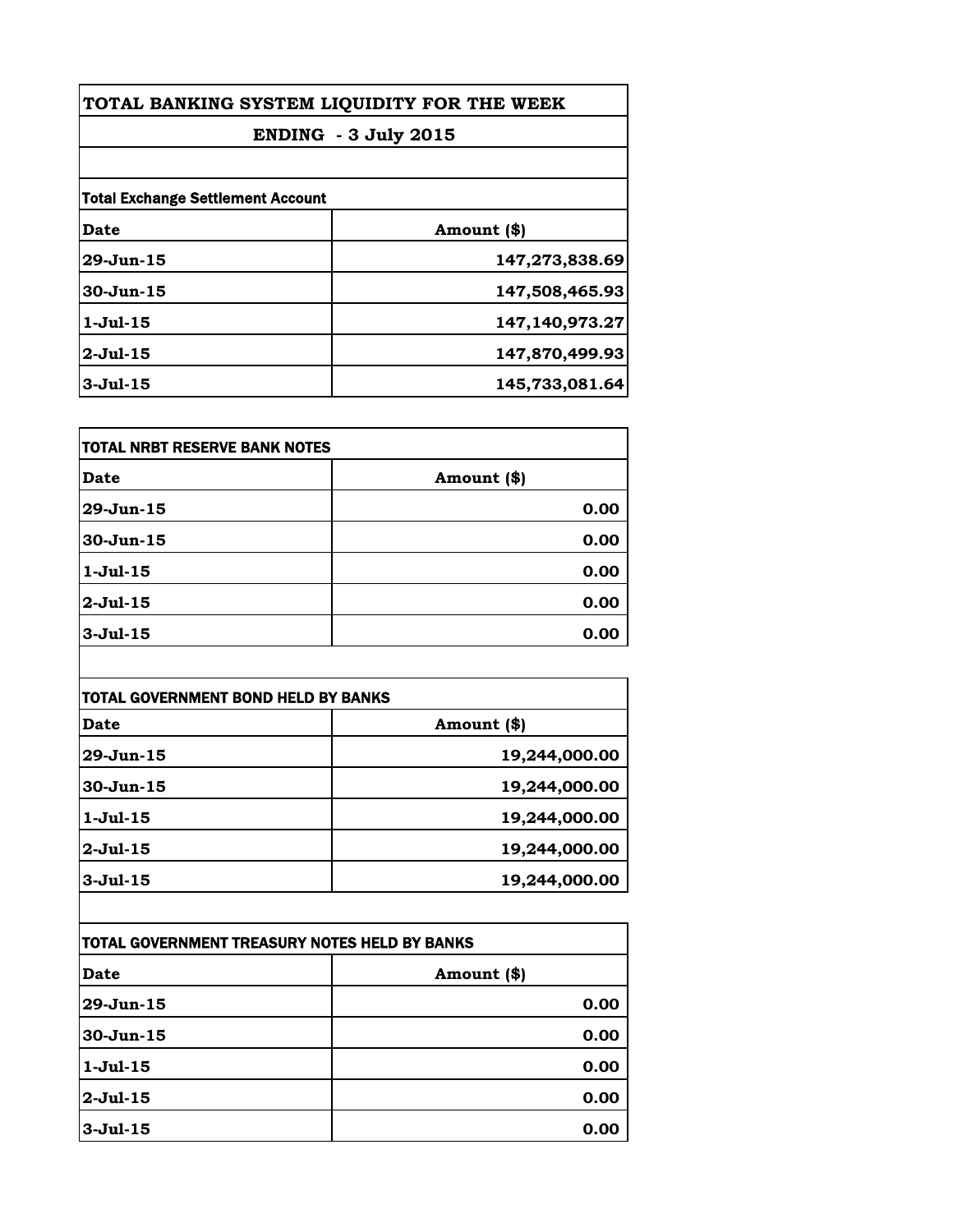| TOTAL BANKING SYSTEM LIQUIDITY FOR THE WEEK |  |
|---------------------------------------------|--|
| <b>ENDING - 10 July 2015</b>                |  |
|                                             |  |
|                                             |  |
| Amount (\$)                                 |  |
| 146,662,468.64                              |  |
| 146,918,056.61                              |  |
| 148,527,079.33                              |  |
| 149,073,497.85                              |  |
|                                             |  |

| <b>TOTAL NRBT RESERVE BANK NOTES</b> |             |
|--------------------------------------|-------------|
| <b>Date</b>                          | Amount (\$) |
| $6-Jul-15$                           | 0.00        |
| $8-Jul-15$                           | 0.00        |
| $9-Jul-15$                           | 0.00        |
| $10-Jul-15$                          | 0.00        |

| TOTAL GOVERNMENT BOND HELD BY BANKS |               |
|-------------------------------------|---------------|
| <b>Date</b>                         | Amount (\$)   |
| $6 -$ Jul $-15$                     | 19,244,000.00 |
| $8-Jul-15$                          | 19,244,000.00 |
| $9-Jul-15$                          | 19,244,000.00 |
| $10-Ju1-15$                         | 19,244,000.00 |

| <b>ITOTAL GOVERNMENT TREASURY NOTES HELD BY BANKS</b> |             |
|-------------------------------------------------------|-------------|
| <b>Date</b>                                           | Amount (\$) |
| $6 -$ Jul $-15$                                       | 0.00        |
| $8 - Jul - 15$                                        | 0.00        |
| $9 -$ Jul $-15$                                       | 0.00        |
| $10-Ju1-15$                                           | 0.00        |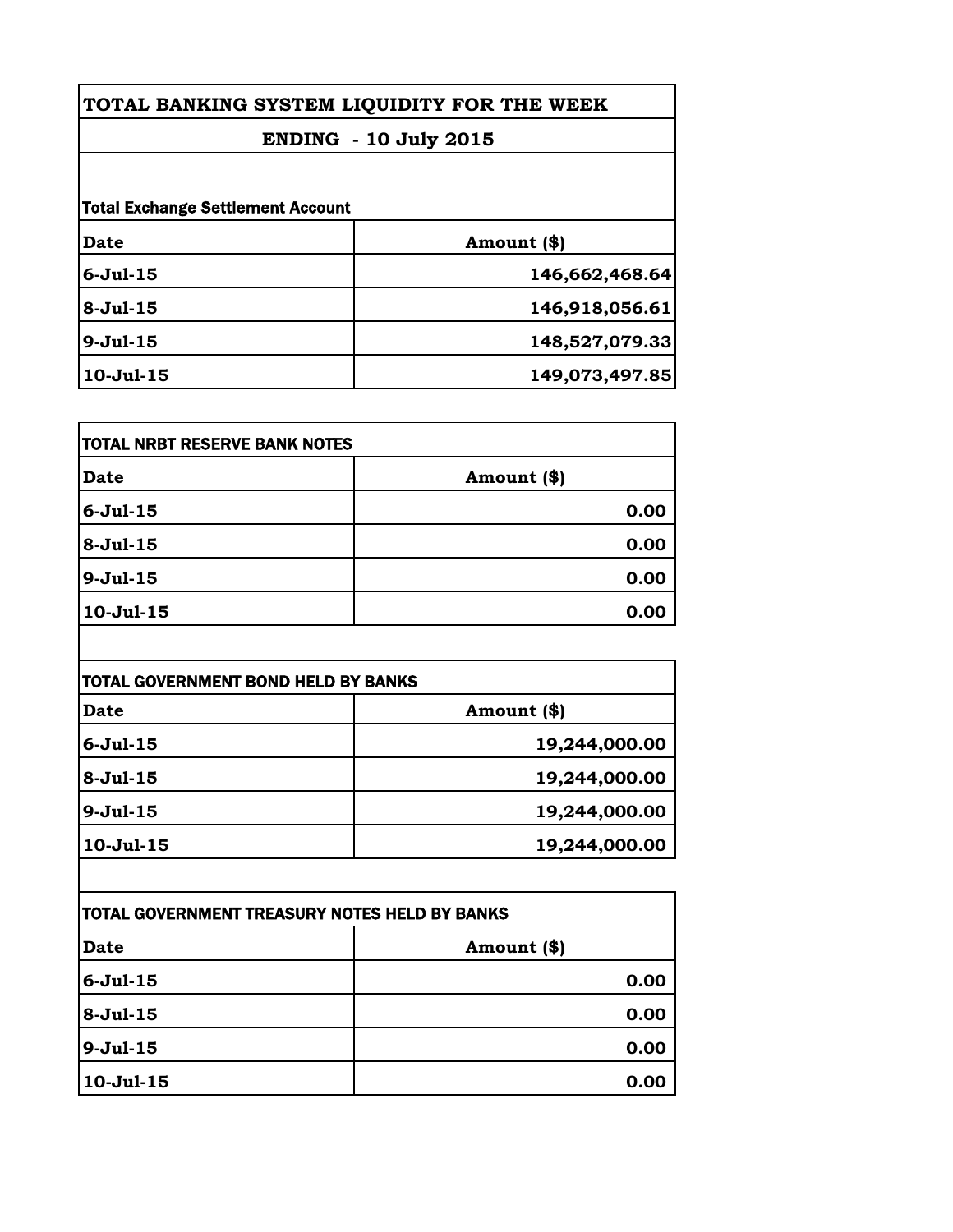| TOTAL BANKING SYSTEM LIQUIDITY FOR THE WEEK<br><b>ENDING - 17 July 2015</b> |                |
|-----------------------------------------------------------------------------|----------------|
|                                                                             |                |
| <b>Total Exchange Settlement Account</b>                                    |                |
| Date                                                                        | Amount (\$)    |
| $13 - Jul - 15$                                                             | 152,968,503.00 |
| 14-Jul-15                                                                   | 153,060,914.38 |
| $15 - Jul - 15$                                                             | 152,275,720.07 |
| $16 - Jul - 15$                                                             | 152,816,112.13 |
| 17-Jul-15                                                                   | 152,850,482.50 |

| itotal NRBT RESERVE BANK NOTES |             |
|--------------------------------|-------------|
| Date                           | Amount (\$) |
| $13 - Jul - 15$                | 0.00        |
| 14-Jul-15                      | 0.00        |
| 15-Jul-15                      | 0.00        |
| 16-Jul-15                      | 0.00        |
| 17-Jul-15                      | 0.00        |

| TOTAL GOVERNMENT BOND HELD BY BANKS |               |
|-------------------------------------|---------------|
| Date                                | Amount (\$)   |
| $13 - Jul - 15$                     | 19,244,000.00 |
| 14-Jul-15                           | 19,244,000.00 |
| $15 -$ Jul $-15$                    | 19,244,000.00 |
| $16 - Jul - 15$                     | 19,244,000.00 |
| 17-Jul-15                           | 19,244,000.00 |

| TOTAL GOVERNMENT TREASURY NOTES HELD BY BANKS |             |
|-----------------------------------------------|-------------|
| Date                                          | Amount (\$) |
| $13 - Jul - 15$                               | 0.00        |
| 14-Jul-15                                     | 0.00        |
| $15 -$ Jul $-15$                              | 0.00        |
| $16 - Jul - 15$                               | 0.00        |
| 17-Jul-15                                     | 0.00        |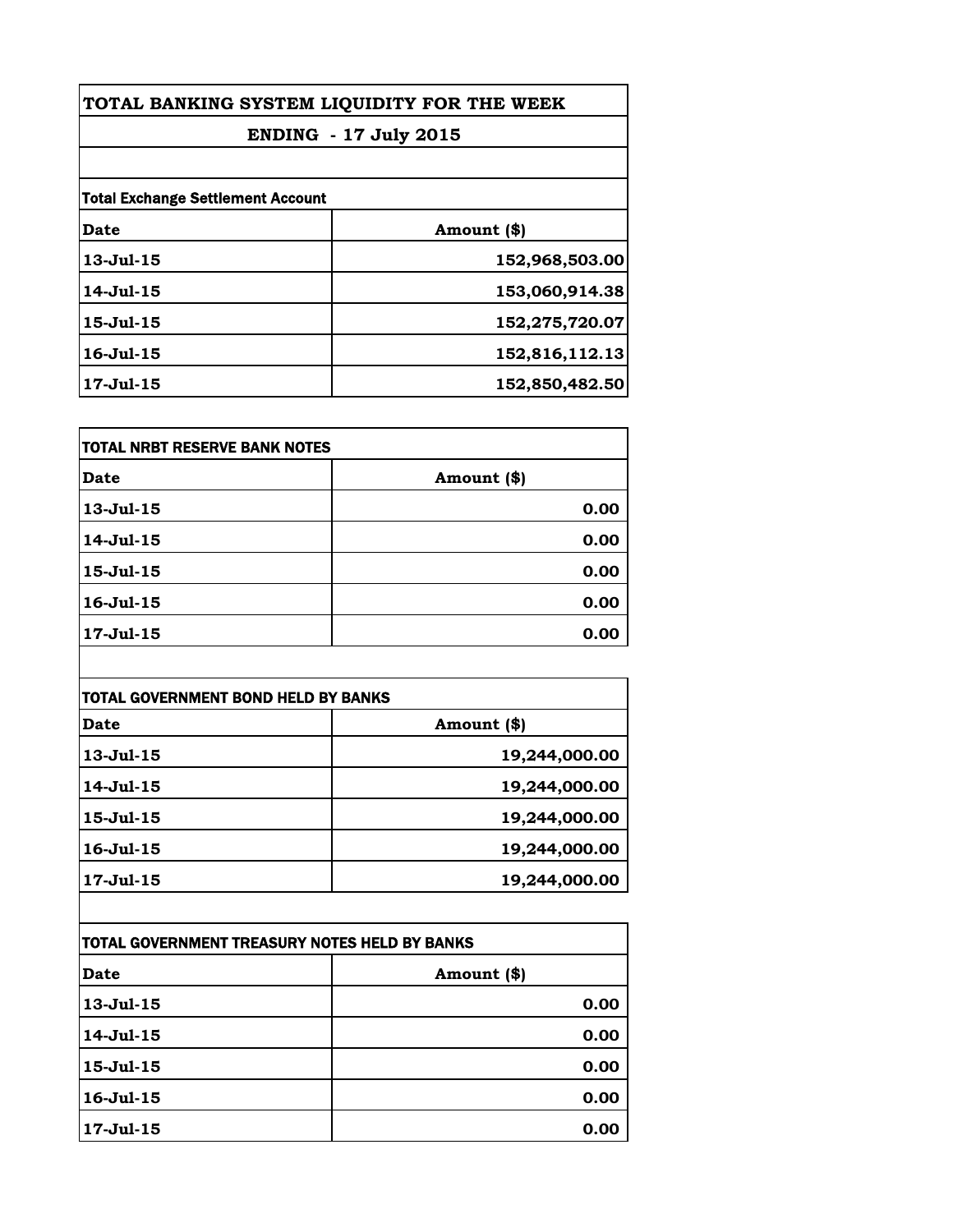| TOTAL BANKING SYSTEM LIQUIDITY FOR THE WEEK |                   |  |
|---------------------------------------------|-------------------|--|
| <b>ENDING</b> - 24 July 2015                |                   |  |
|                                             |                   |  |
| <b>Total Exchange Settlement Account</b>    |                   |  |
| Date                                        | Amount (\$)       |  |
| $20 -$ Jul $-15$                            | 155,792,599.68    |  |
| $21 - Jul - 15$                             | 156, 134, 422. 96 |  |
| $22 - Jul - 15$                             | 156,410,128.51    |  |
| $23 - Jul - 15$                             | 156,348,617.19    |  |
| 24-Jul-15                                   | 156,062,028.77    |  |

| itotal NRBT RESERVE BANK NOTES |             |
|--------------------------------|-------------|
| Date                           | Amount (\$) |
| 20-Jul-15                      | 0.00        |
| $21 - Jul - 15$                | 0.00        |
| 22-Jul-15                      | 0.00        |
| 23-Jul-15                      | 0.00        |
| 24-Jul-15                      | 0.00        |

| TOTAL GOVERNMENT BOND HELD BY BANKS |               |
|-------------------------------------|---------------|
| Date                                | Amount (\$)   |
| $20 -$ Jul-15                       | 19,244,000.00 |
| $ 21 - \text{Jul} - 15 $            | 19,244,000.00 |
| 22-Jul-15                           | 19,244,000.00 |
| 23-Jul-15                           | 19,244,000.00 |
| 24-Jul-15                           | 19,244,000.00 |

| ITOTAL GOVERNMENT TREASURY NOTES HELD BY BANKS |             |
|------------------------------------------------|-------------|
| Date                                           | Amount (\$) |
| $20 -$ Jul $-15$                               | 0.00        |
| $21 - Jul - 15$                                | 0.00        |
| $22 -$ Jul-15                                  | 0.00        |
| 23-Jul-15                                      | 0.00        |
| 24-Jul-15                                      | 0.00        |